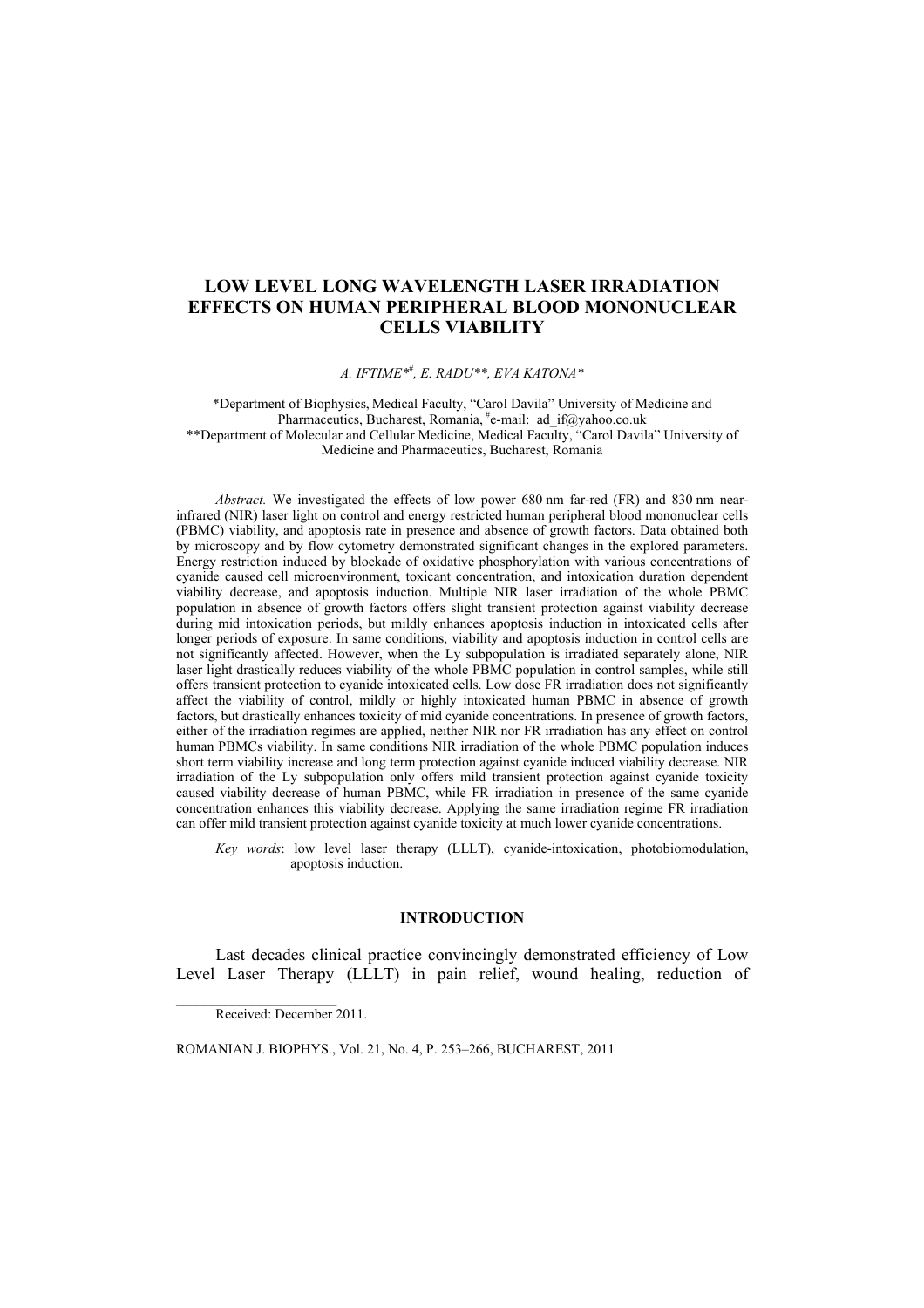inflammation and of post-trauma tissue damage and neurological deficits as well as in prevention and treatment of chemo- and radiotherapy induced stomatotoxicity [6, 8, 10, 20, 24, 27, 31] Animal studies also demonstrated LLLT efficiency in overcoming intoxications and promotion of tissue repair and restoration of neural function [2, 7, 21, 25]. Furthermore, evidence gathered in *in vitro* studies demonstrates significant cellular effects of various low level long wavelength laser irradiation protocols. Enhancement of cell adhesive properties, promotion of various cells survival / proliferation, modulation of cell signalling pathways and gene expression, reversal of various agents caused toxicity and restoration of function of intoxicated neural cells [1, 3, 9, 11–16, 22–23, 28, 30, 32–35] were evidenced as beneficial effects. Nevertheless understanding of action mechanisms of low level long wavelength laser irradiation still remains fragmentary, and many details of molecular processes mediating the photosignal transduction and amplification cascade still await elucidation.

We previously reported significant changes induced by the 680 nm FR and the 830 nm NIR laser irradiation in the plasma membrane properties of human blood cells [17–19], underlining metabolic modulation of the observed changes. We also revealed low level FR and NIR irradiation induced changes in non-injured and energy/nutrient restricted Jurkat cells viability, survival/proliferation, apoptosis rate, and cell cycle progression [26] mitochondrial membrane state [4] and mitochondrial network size and shape [5], as well as significant photobiomodulation of quercetin cytotoxicity in human T leukemia lymphoblasts [29]. In this study we focused on investigation of low level laser irradiation effects on human peripheral blood mononuclear cells (PBMC) viability and apoptosis induction in control and cyanide intoxication induced stress conditions, in presence and in absence of growth factors.

# **MATERIALS AND METHODS**

#### CHEMICALS, SUPPLEMENTS AND STAINING KITS

Sterile DMSO, the standard RPMI 1640 culture medium (R6504, lyophilized powder, 1 vial/L), NaCN, the colorant Trypan Blue (TB, T8154, GM 960.81, 0.4% solution in  $0.81\%$  NaCl and  $0.06\%$  Na<sub>2</sub>HPO<sub>4</sub>) were purchased from SIGMA CHEMICAL Co., Dulbecco's Phosphate buffered Saline (PBS)  $10\times$  from BIOCHROME, while the supplements (FCS, foetal calf serum, EU tested, and antibiotics/glutamine) from GIBCO/INVITROGEN. The Annexin V-FITC kit was from BECKMAN COULTER (IM 3546), while 7-aminoactinomycin D (7-AAD (559925, 0.5 mg/mL suspension in PBS with protein stabilizer and 0.09% sodium azide) were purchased from BD PHARMINGEN. All other chemicals were of the best research grade available.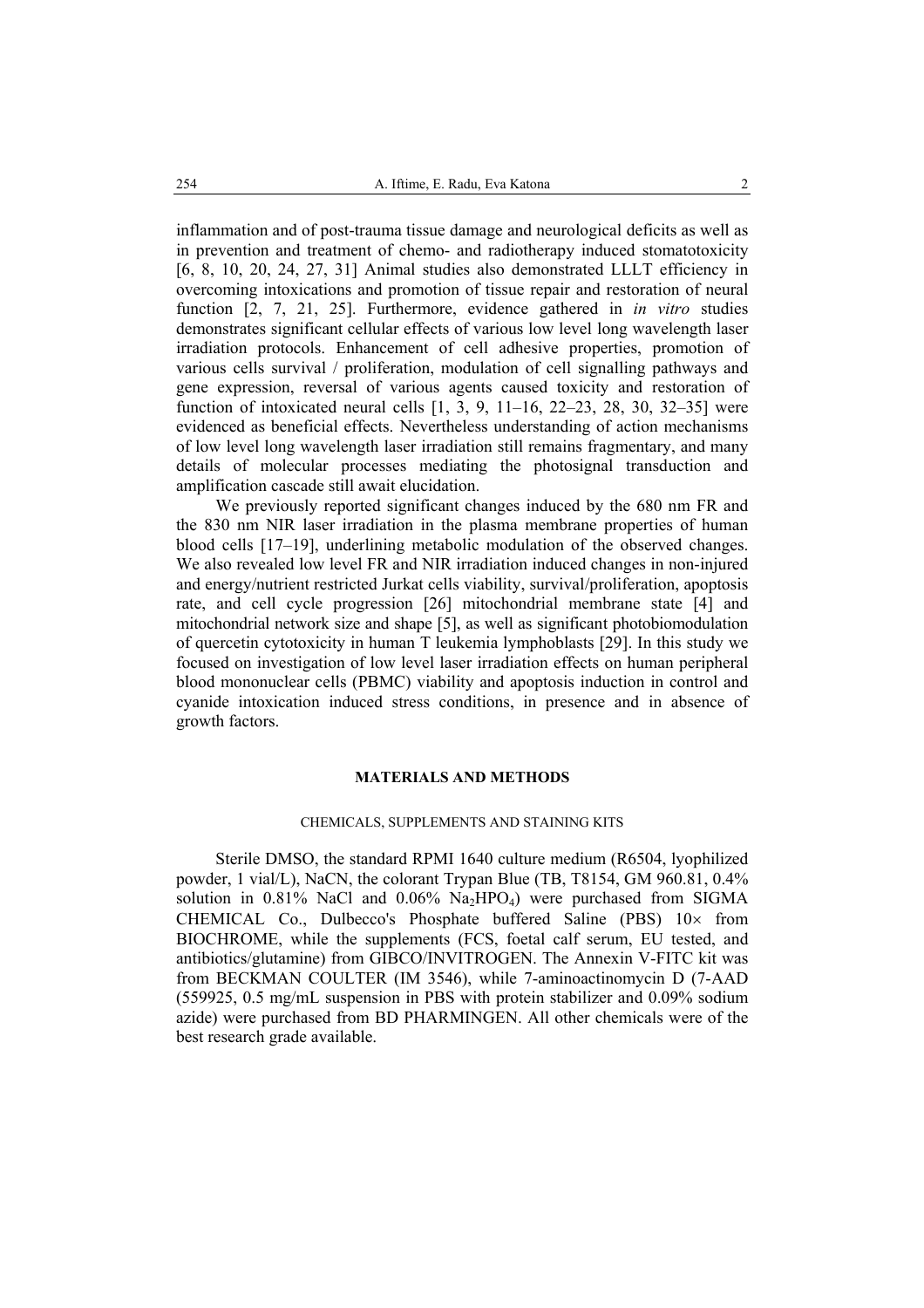## STOCK SOLUTIONS

Annexin V binding buffer  $10\times$  was provided within the Annexin V-FITC kit, while the NaCN stock solution (20 N) was prepared in 0.1 NaOH.

## CULTURE MEDIA

The standard RPMI 1640 medium was supplemented with 2 g/L sodium bicarbonate, 10% heat inactivated FCS, 100 U/mL penicillin, 100 µg/mL streptomycin, 2 mM L-glutamine, and pH was adjusted to 7.2 (complete medium, M). Modified culture media were prepared from the complete medium FCS (M), adding growth factors: medium with growth factors (M\_gf – M with 5 ng/mL IL4 and 10 ng/mL GMCSF and/or 1 ng/mL IL2). The cyanide containing media were prepared from the complete medium (M), adding the appropriate quantity of NaCN stock solution (MX – M containing XmM NaCN).

## **CELLS**

Human Peripheral Blood Mononuclear Cells (PBMC) were obtained from venous blood collected in a PCD buffer, of drug-free healthy volunteer donors. All donors signed an informed consent, and protocols were approved by the University Ethics Committee. PBMC were separated from the venous blood by the standard Ficoll-Hypaque density gradient centrifugation, obtaining  $\sim 15\%$  adherent cells constituted of monocytes (Mo), and  $\sim 65-70\%$  CD3+ T cells (CD3+Ly). Monocyte-derived dendritic cells (DC) occurred spontaneously or under the influence of growth factors/cytokines/T cells.

#### CELL CULTURE

Human PBMCs were cultured in Petri dishes of variable surfaces, in standard conditions (37 °C, 80% humidity, 5%  $CO<sub>2</sub>$ ) in complete medium supplemented (M\_gf) or not (M) with growth factors, and containing (MX or M\_gf-X) or not various concentrations of NaCN. Non-adherent cells constituted mainly of human peripheral blood lymphocytes (Ly) and adherent cells, constituted of monocytes/dendritic cells (MoDC), were cultured together or virtually alone.

## ENERGY RESTRICTION

Energy restriction was realized by hindrance of oxidative phosphorylation through cytochrome C oxidase inhibition caused blockade of the mitochondrial respiratory chain, incubating cells in media containing various concentrations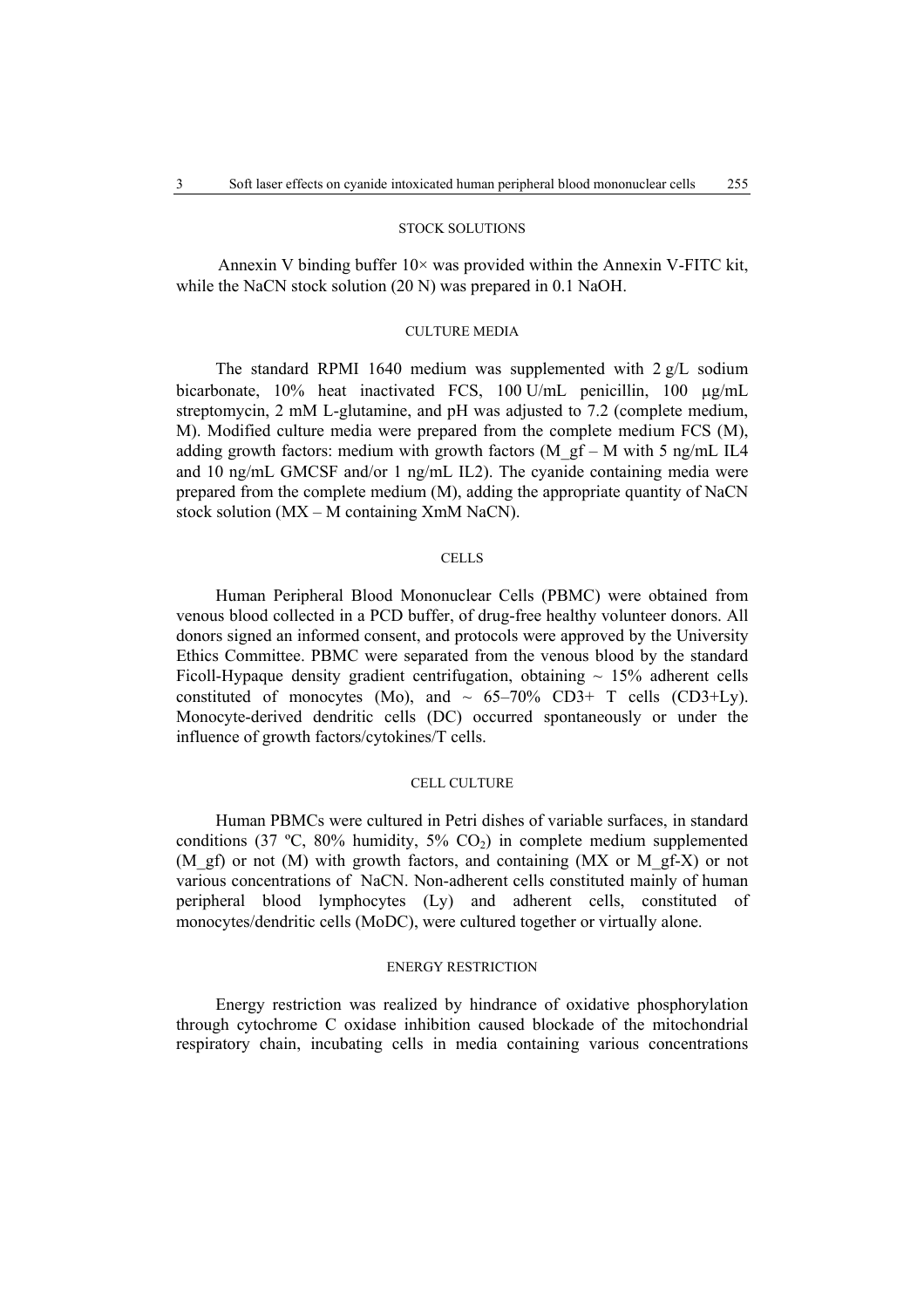$(0.1-10$  mM) of NaCN (MX) in the humidified  $(80\%)$  5% CO<sub>2</sub> atmosphere at 37 °C for various time periods.

## CELL SAMPLES

Cell samples were suspensions constituted of PBMC, Ly and/or MoDC cells cultured in standard media with (control\_gf) or without growth factors (control), in absence (controls) or presence of various concentrations (XmM) of NaCN, with (CNX\_gf) or without growth factors (CNX), irradiated or not.

#### IRRADIATION SOURCES

The irradiation sources were AlGaInP/GaAs based semiconductor lasers used in the medical practice, PHILIPS CQL806D and SONY SLD202-D3, with emission wavelengths and nominal powers of 680 nm / 25 mW (far-red source, FR), and of 830 nm / 50 mW (near-infrared source, NIR), respectively.

## SAMPLE IRRADIATION REGIMES AND LASER IRRADIATION DOSES

Sample irradiation was performed in the laminar flow, with sources placed at a 10 cm height from the upper surface of cell suspensions, in 2–3 consecutive positions as to cover with the expanded laser speckle the whole surface of the suspension-containing Petri dishes rotating at a speed of  $0.5 \text{ s}^{-1}$ . Duration of treatment varied between 1–600 s, giving single incident doses equivalent with  $(1-5)\times10^{12}$  photons/cell or  $\sim$  (0.2–1.5)  $\mu$ J/cell. Irradiation regimes of once per day, or every second day with these single doses gave total irradiation doses of  $\sim$  (1–15) µJ/cell. Various cell samples were irradiated together (PBMC) or separately (Ly or MoDC).

# CELL VIABILITY ASSESSMENT THROUGH THE TB EXCLUSION METHOD

Viabilities of cells cultured in various media, irradiated or not, were assessed every day or in every second days. At indicated time points cells in aliquots of 50 µL were stained with the TB colorant (final concentration  $\leq$  0.2%), visualized using a Zeiss Axiovert 25CFL or 40CFL inverted microscope. Live (TB excluding) and dead (TB stained) cells were counted in a Buerker-Tuerk hemocytometer. Percentage viabilities (v, %) were calculated as number of live cells out of total number of cells ( $v = n_{\text{TB}} - / (n_{\text{TB}} + n_{\text{TB}})$ , while relative viabilities were calculated as ratio of viabilities at moment *t* related to their initial values  $(v_t/v_i)$ .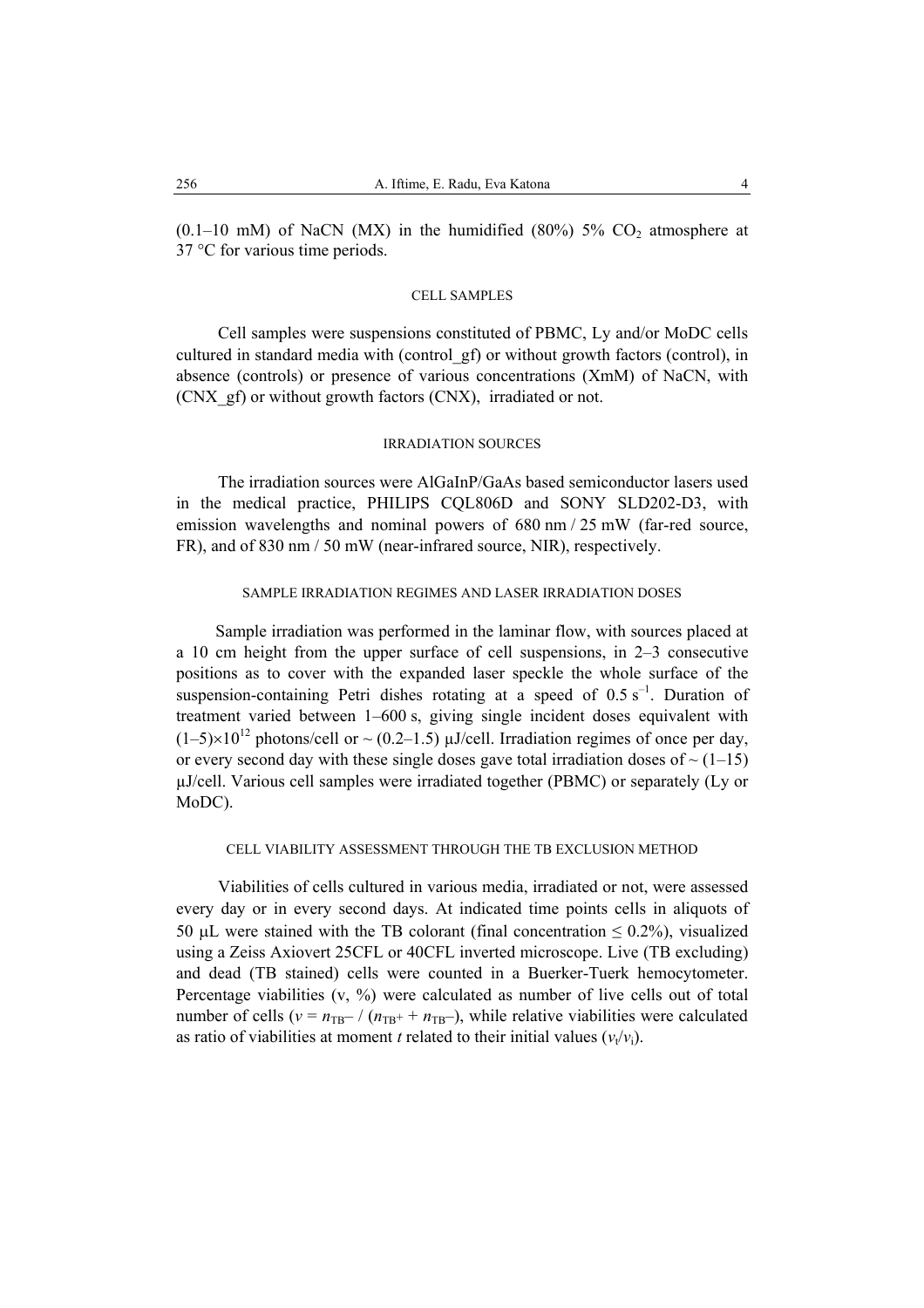#### APOPTOSIS DETECTION

At different time point of exposure to various treatments (energy restriction / laser irradiation) cells were counted.  $8 \times 10^5$  cells containing suspensions were pulse centrifuged at 4 ºC and resuspended in 1 mL ice-cold PBS. After a new pulse centrifugation washed cells were resuspended in 100 µL ice-cold Annexin V binding buffer ( $5\times10^6$  cells/mL). After adding 1 µL Annexin V-FITC and 2.5 µL 7-AAD (0.125 µg), samples were incubated 15 minutes in darkness, on ice. Following vigorous stirring of samples completed with 400 µL Annexin V binding buffer, samples  $(\sim 10^6 \text{ cells/mL})$  were kept in darkness on ice, and analyzed using a BD FACS Calibur flow cytometer within 2–3 h. Alternately cells were fixed in 2% paraformaldehyde (25 µL PFA 40% in 500 µL suspension) 30 minutes in darkness on ice, transferred in BD tubes and kept at  $4 \degree C$  until their analysis by flow cytometry within 2–3 days. Using for excitation the 488 nm line of the Ar ion laser, fluorescence intensities were measured at 520 nm (Annexin V-FITC), at  $\lambda$  > 660 nm (7-AAD). Cells negative for Annexin V and 7-AAD/PI staining were considered live, those stained by Annexin V-FITC, but not by 7-AAD/PI, early apoptotic (EA), while those stained both by Annexin V-FITC, and by 7-AAD, late apoptotic or necrotic (LA+N). Routinely 5000–15000 cells/sample were analyzed by flow cytometry. Percentages of live, EA and LA+N cell subpopulations were identified in density plots obtained through row cytometry data analysis using the WinMDI 2.8 freeware.

# STATISTICAL ANALYSIS

Cell viabilities were obtained as means calculated from at least 3 independent assessments (standard deviation S.D.  $\leq$  15%). Unpaired analysis of data series obtained by measurements made on cells various time periods after their transfer in various modified media, irradiated and/or not irradiated, was performed by Student's t-test (two-tailed). *p*-values less than 0.05 were regarded as indicating statistical significance.

#### **RESULTS**

Cyanide intoxication alone causes microenvironment, cyanide concentration and intoxication duration dependent decrease in viability of human PBMCs, as seen 24–120 h after their re-suspension in cyanide-containing media (Fig. 1). Short term exposure (up to 48 h) to cyanide concentrations up to 5 mM causes no significant viability decrease. Longer exposure of human PBMC to 1 mM NaCN results in significant viability decrease both in absence and in presence of growth factors (Figs. 1a and 1b), however in presence of growth factors the cyanide caused viability decrease is transient (Fig. 1b). Exposure of human PBMC to higher cyanide concentrations in absence of growth factors results in concentration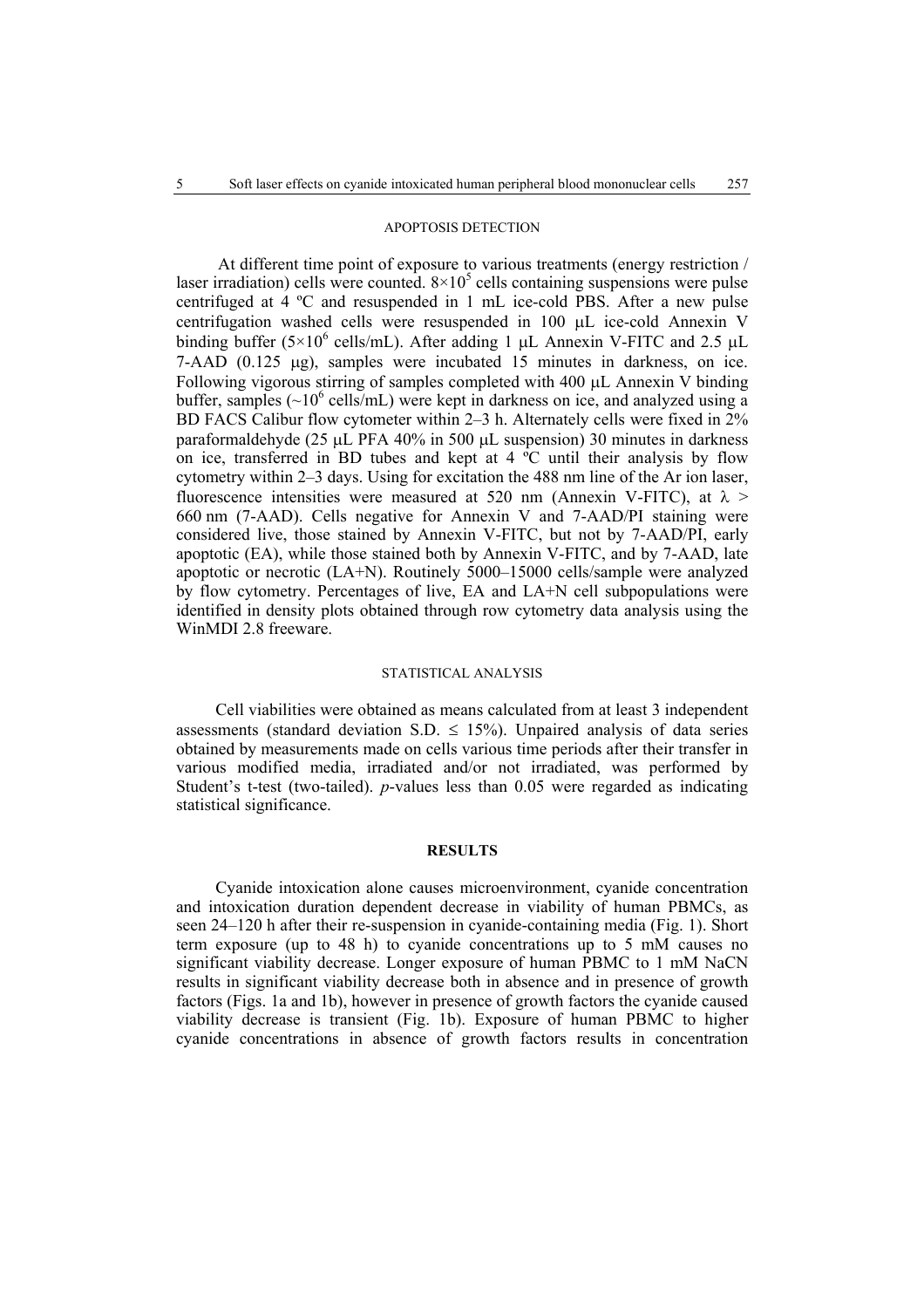

dependent progressing viability decrease after time periods longer than 48 h. In presence of 10 mM NaCN the progressing viability decrease starts after 24 h (Fig. 1c).

Fig. 1. Cyanide caused energy restriction effects on human PBMCs viability in absence and in presence of growth factors. *v* and  $v_t/v_i$  – percentage and relative cell viabilities, respectively, determined by the TB exclusion method, counting TB excluding and TB stained cells in a Neubauer-Tuerk hemocytometer, using a Zeiss Axiovert 25CFL microscope; Co and Co\_gf – control PBMCs in absence and presence of growth factors; CN1, CN5, and CN10 – PBMCs in media containing 1, 5, and 10 mM NaCN, respectively; CN1\_gf – PBMCs in media containing 1 mM NaCN, in presence of growth factors (10 ng/mL GMCSF, 5 ng/mL IL4);  $\times -p < 0.05$ ;  $\ast p < 0.01$ .

In absence of growth factors multiple NIR irradiation (830 nm, daily single doses of 0.9 µJ/cell) of non-injured human PBMCs does not cause significant viability change when the whole PBMC population is irradiated. In same conditions separate irradiation of the Ly subpopulation alone causes no significant effects in the first 48 h, while it induces drastic decrease in the viability of all PBMCs in co-culture in time periods longer than 48 h (Fig. 2a). In presence of growth factors none of the above irradiation regimes results in significant short or long term changes in the viability of exposed human PBMCs (Fig. 2b). In energy restriction caused stress conditions, in absence of growth factors, both NIR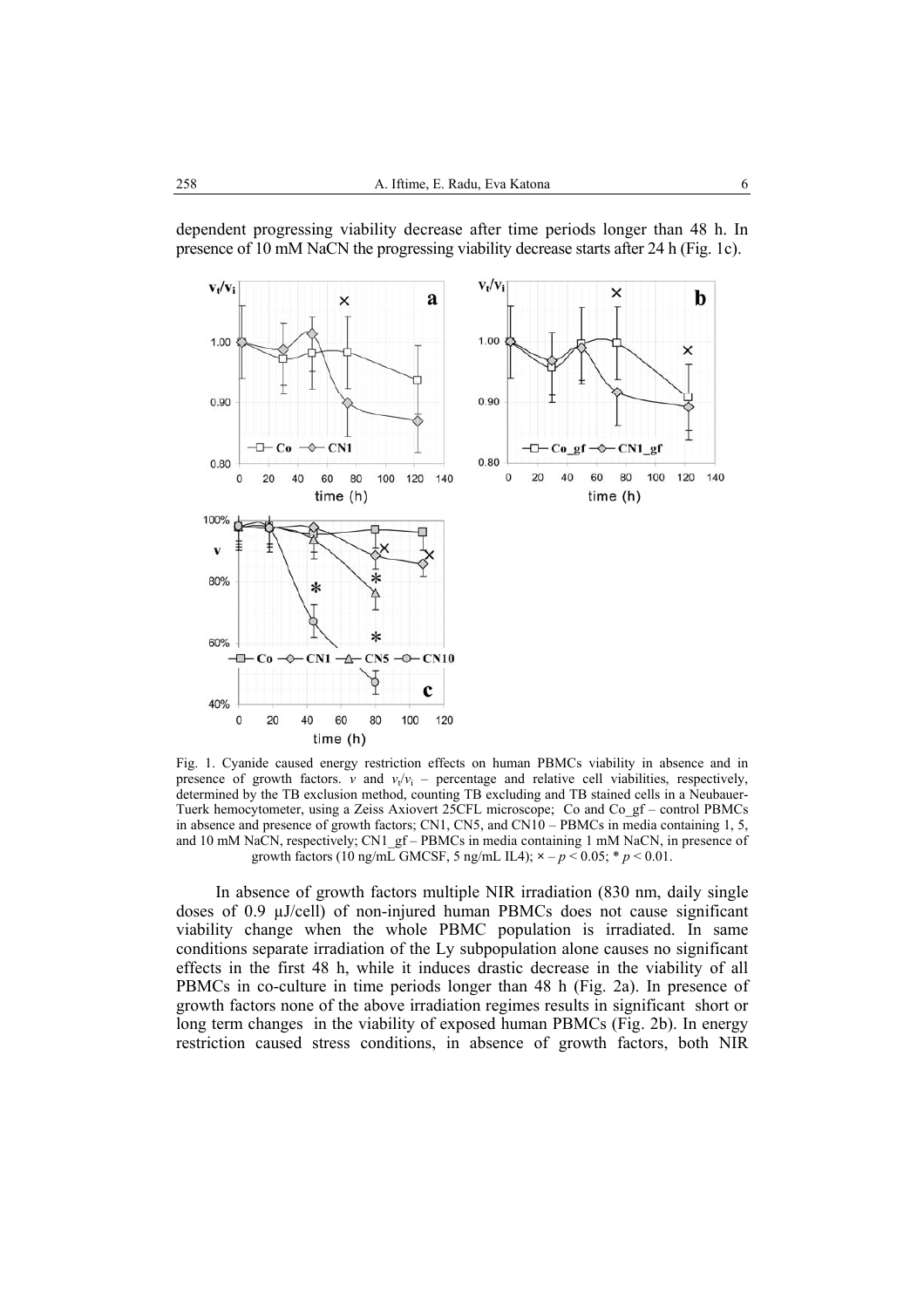irradiation regimes offer only transient protection against viability decrease of the exposed human PBMCs in the time interval of 60–90 h after cells transfer in 1 mM NaCN containing medium (Fig. 2c). In same conditions, in presence of growth factors, Ly irradiation alone offers only transient protection against viability decrease of cyanide intoxicated human PBMCs, as in absence of growth factors, while NIR irradiation of the whole PBMC population induces short term viability increase and long term protection against 1 mM NaCN caused viability decrease of human PBMCs (Fig. 2d).



Fig. 2. Multiple NIR laser irradiation effects on control and cyanide intoxicated human PBMC in absence and in presence of growth factors. Relative cell viabilities determined by the TB exclusion method, counting TB excluding and TB stained cells in a Neubauer-Tuerk hemocytometer, using a Zeiss Axiovert 25CFL microscope; Ly and Mo/MoDC subpopulations in co-culture; mitochondrial respiratory chain blockade related energy restriction induced by presence of 1 mM NaCN in the culture medium; Co and Co  $gf$  – control PBMCs in absence and presence of growth factors (10 ng/mL GMCSF, 5 ng/mL IL4); CN1 and CN1\_gf – PBMCs in media containing 1 mM NaCN, in absence and presence of growth factors, respectively; NIR source: 830 nm / 50 mW semiconductor laser; total dose: 4.5 µJ/cell; daily applied single doses: 0.9 µJ/cell; irradiation regimes: Ly subpopulation irradiated separately alone and cultured together with the Mo/MoDC subpopulation

(LyIR) and irradiation of the whole PBMC population in co-culture (PBMCIR);  $\times p < 0.05$ ; \* p < 0.01.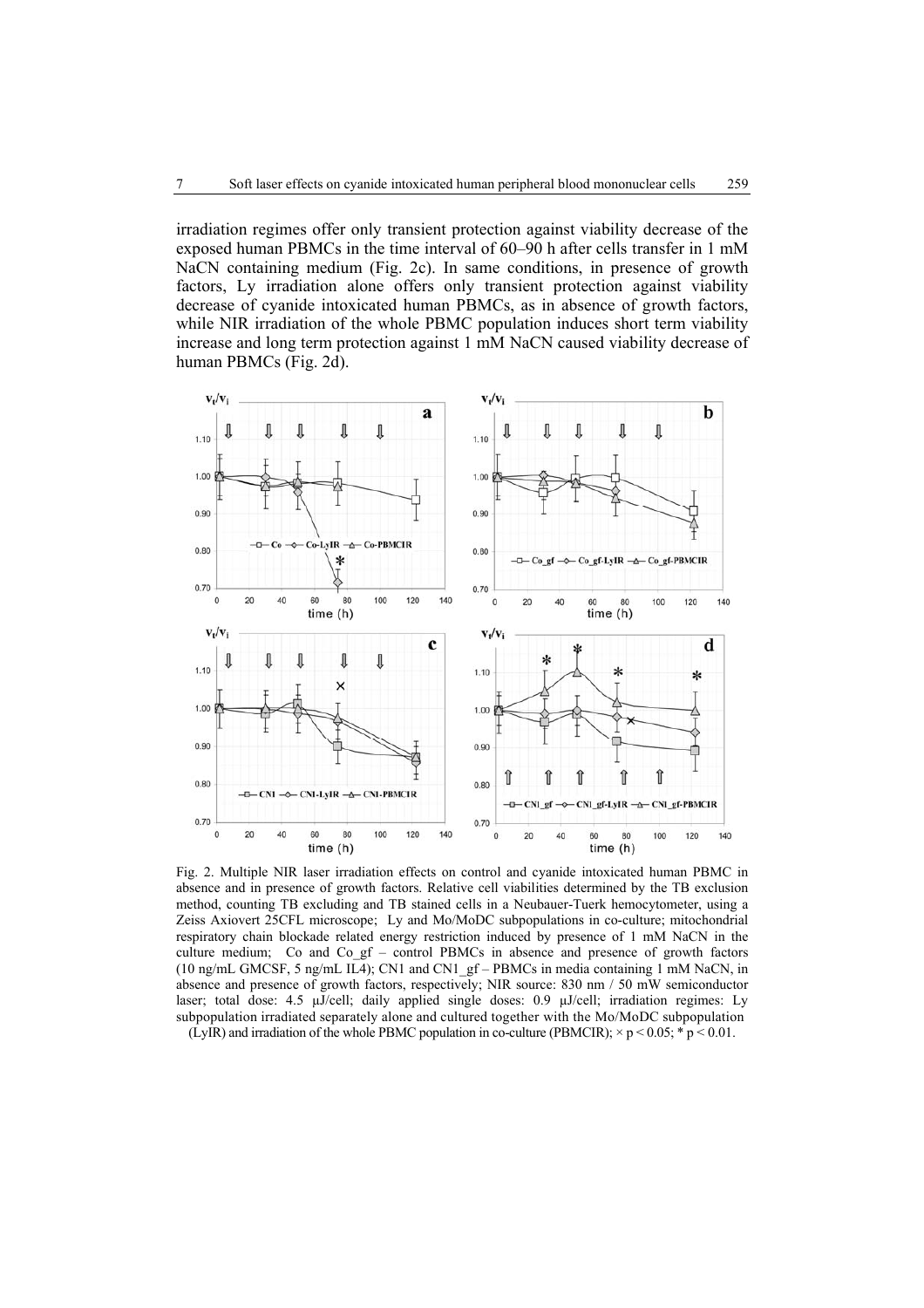In absence of growth factors single dose FR laser irradiation (680 nm, 0.6 µJ/cell) does not significantly affect the viabilities of human PBMC in control and low (1 mM) and high (10 mM) cyanide concentration induced mitochondrial respiratory blockade related stress conditions (Fig. 3). In presence of 5 mM NaCN enhancement of cyanide toxicity induced viability decrease can be observed at time periods longer than 72 h after cells transfer in cyanide containing medium.



Fig. 3. Single dose FR laser irradiation effects on control and cyanide intoxicated human PBMC in absence of growth factors. Percentage cell viabilities (v) determined by the TB exclusion method, counting TB excluding and TB stained cells in a Neubauer-Tuerk hemocytometer, using a Zeiss Axiovert 25CFL microscope; Co – control PBMCs in absence of growth factors; CN1, CN5, and  $CN10 - PBMCs$  in media containing 1, 5, and 10 mM NaCN, respectively; FR source: 680 nm / 25 mW semiconductor laser; applied single dose: 0.6 µJ/cell; irradiation regime: irradiation of the whole PBMC population in co-culture  $(X-R)$ ;  $* p < 0.01$ .

In presence of growth factors multiple FR laser irradiations (830 nm, 0.9 µJ/cell daily single doses) does not significantly affect the non-injured human PBMCs viabilities (Fig. 4a). Significant protection against viability decrease of mildly intoxicated human PBMC can be observed 70–120 h after cells transfer in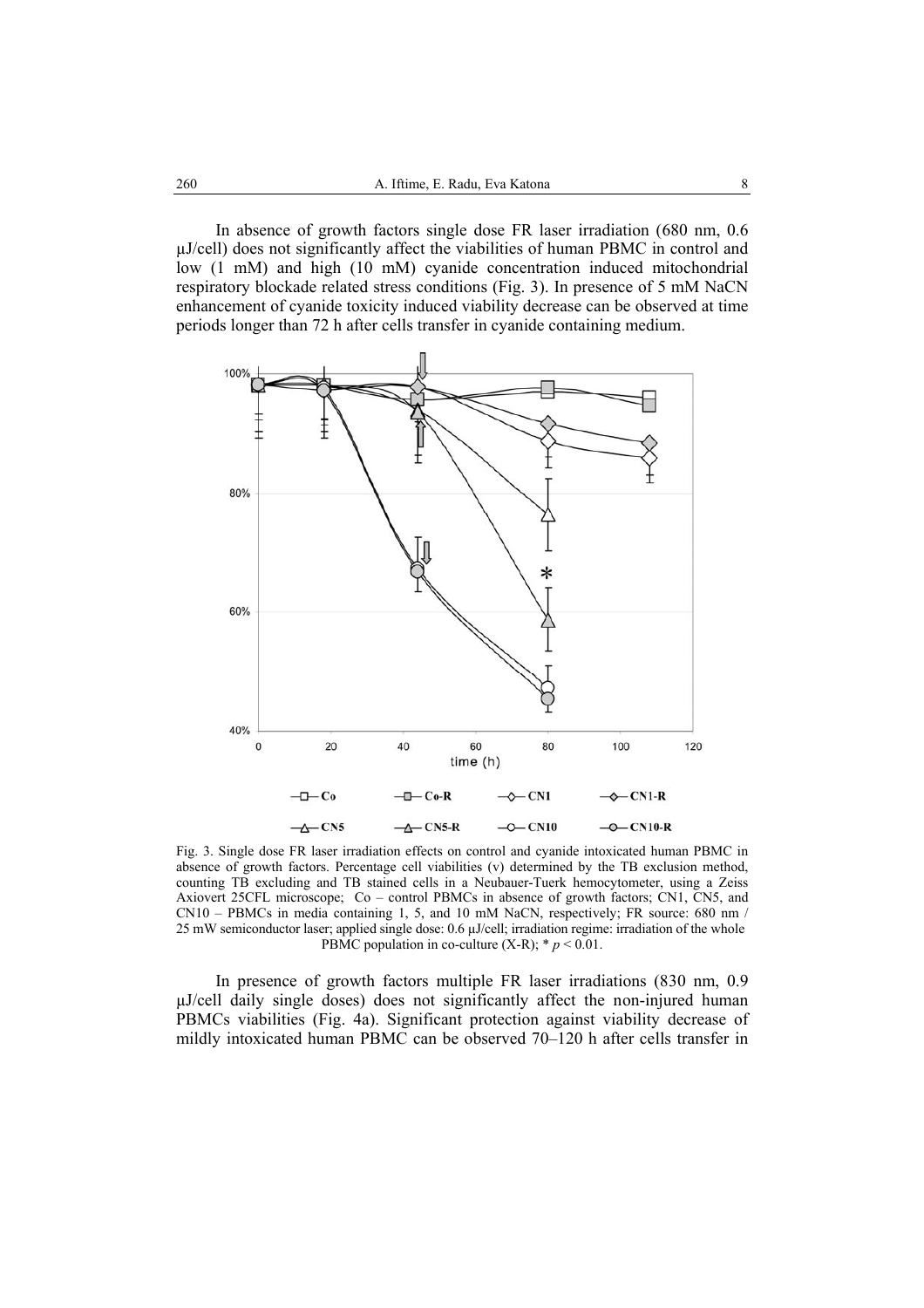the 0.1 mM cyanide containing medium when the Ly subpopulation, maintained in co-culture with the MoDC subpopulation, is irradiated separately alone (Fig. 4b). In same conditions, applying the same irradiation regime, the same FR light enhances the human PBMCs viability decrease in the time interval of 48–96 h after cells transfer in an 1 mM NaCN containing medium (Fig. 4c).



Fig. 4. Multiple FR laser irradiation effects on control and cyanide intoxicated human PBMC in presence of growth factors. Relative cell viabilities determined by the TB exclusion method, counting TB excluding and TB stained cells in a Neubauer-Tuerk hemocytometer, using a Zeiss Axiovert 25CFL microscope; Ly and Mo/MoDC subpopulations in co-culture; mitochondrial respiratory chain blockade related energy restriction induced by presence of 0.1 mM and 1 mM NaCN in the culture medium; Co\_gf – control PBMCs in presence of growth factors (10 ng/mL GMCSF, 5 ng/mL IL4); CN01 gf and CN1 gf – PBMCs in media containing growth factors, in presence of 0.1 mM and 1 mM NaCN, respectively; FR source: 680 nm / 25 mW semiconductor laser; total dose: 4.5 µJ/cell; daily applied single doses: 0.9 µJ/cell; irradiation regimes: MoDC subpopulation irradiated separately alone and cultured together with the Ly subpopulation (MoDCR), Ly subpopulation irradiated separately alone and cultured together with the Mo/MoDC subpopulation (LyR) and irradiation of the whole PBMC population in co-culture (PBMCR);  $\times p < 0.05$ ;  $\times p < 0.01$ .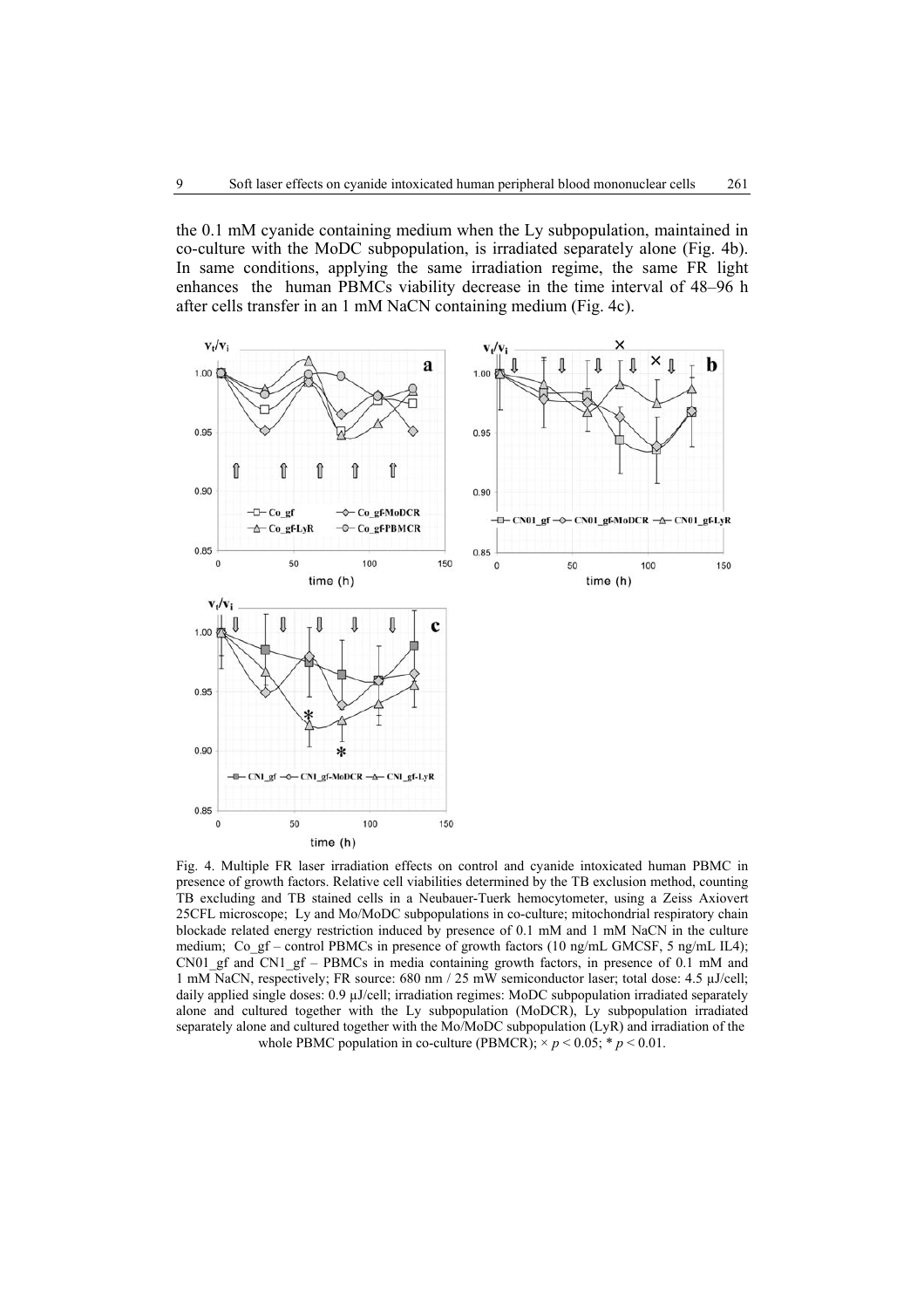Flow cytometric assessment of percentage subpopulations of live, dying (early apoptotic, EA) and dead (late apoptotic and necrotic, LA+N) cells discloses significant photobiomodulation of human PBMCs viability. Long term hindrance of oxidative phosphorylation through blockade of mitochondrial respiratory chain with cyanide (1 mM NaCN, 108 h) results in significant decrease of live cell subpopulation with apoptosis induction in human PBMCs cultured in absence of growth factors (Fig. 5). Multiple NIR laser irradiation (830 nm,  $4 \times 0.9$  µJ/cell) of the whole PBMC population mildly enhances apoptosis induction in cyanide intoxicated cells in absence of growth factors, as seen 12 h after the last irradiation. In same conditions apoptosis induction in control cells is not significantly affected (Fig. 5).



Fig. 5. Multiple NIR laser irradiation influence on 1 mM NaCN death promoting effects on human PBMC in absence of growth factors. Percentage subpopulations of live, early apoptotic (EA) and late apoptotic and necrotic (LA+N) cells, revealed by flow cytometric analysis of cell suspension samples stained with AnnexinV-FITC and 7-AAD 12 h after the last irradiation, using a BD FACS Calibur instrument with CellQuest 3.0 and WinMDI 2.8 as acquisition and analysis software respectively;NIR source: 830 nm / 50 mW semiconductor laser; total dose: 3.6 µJ/cell; daily applied single doses: 0.9 µJ/cell; irradiation schedule of the cyanide intoxicated sample: first irradiation before cells transfer in cyanide containing medium; 7-AAD – nuclear stain for late apoptotic and necrotic cells; AnnexinV-FITC – phosphoserine-specific cell surface stain for early and late apoptotic and necrotic cells.  $\times p < 0.05$ ;  $\ast p < 0.01$ .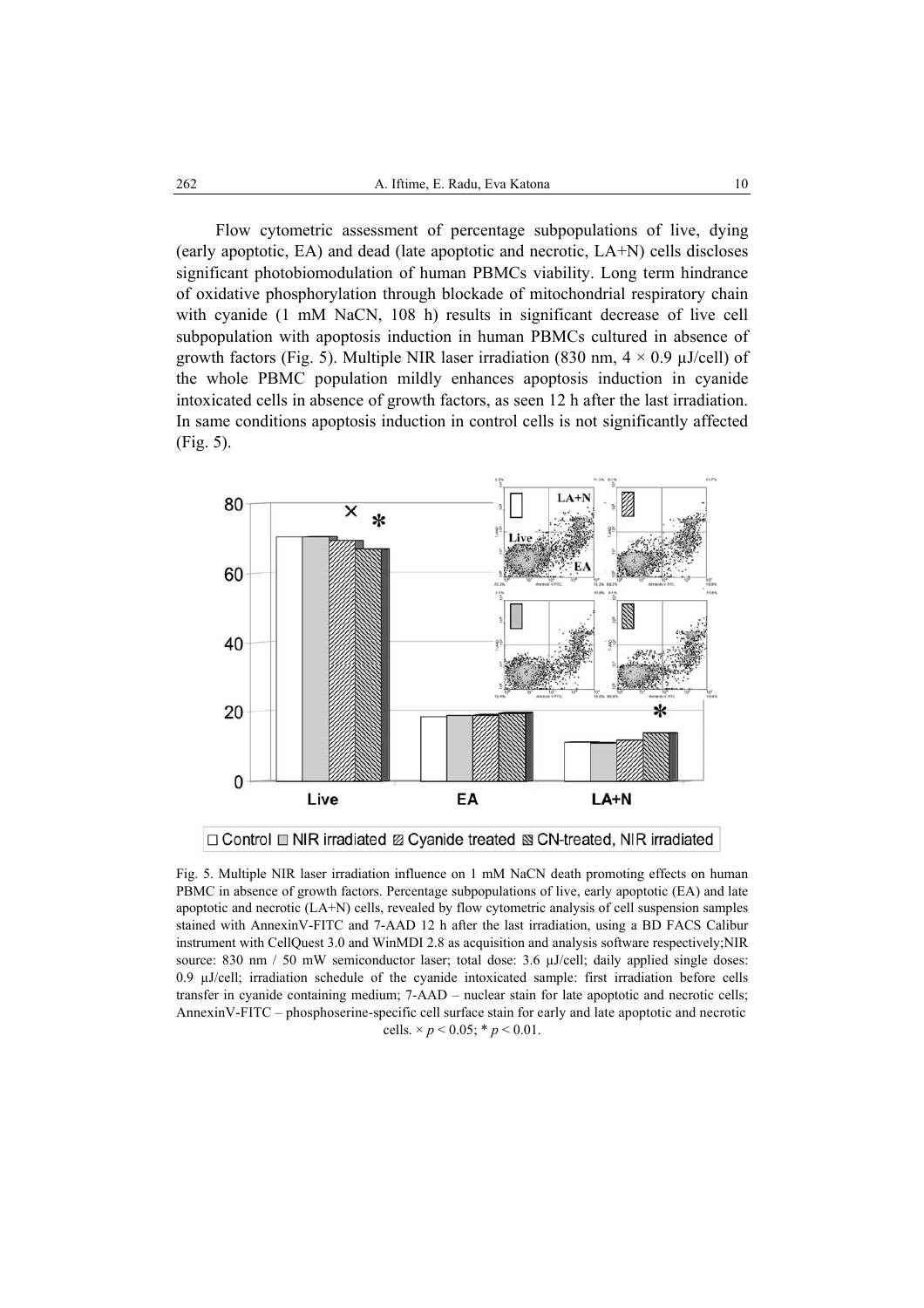## **DISCUSSION AND CONCLUSIONS**

Last decades research convincingly indicated the endogenous mitochondrial enzyme, cytochrome c oxidase, as the most important biological photoacceptor of long wavelength laser radiations in the red – far-red – near infrared  $(R - FR - NIR)$ range [12, 14, 16]. Absorption of laser light by the copper chromophores of cytochrome c oxidase, with subsequent enzyme reduction, stimulation of intramolecular electron transfer and of cellular energetics, are generally accepted as most important primary mechanisms mediating photobiomodulation [14, 33]. As concerns further steps of the photosignal transduction and amplification chain – recently recognized as retrograde mitochondrial signaling [15, 28] – changes occurring in cell membrane properties, and in cell cytoplasm characteristics sustaining pathways leading to cell survival, proliferation or death, constitute important intermediary mechanisms [11, 13–15]. Up-regulation / restoration of mitochondrial function or of cellular redox mechanisms or activation of various cell signaling pathways by low FR/NIR irradiation doses were repeteadly indicated/demonstrated as important mechanisms involved in protection or rescue of intoxicated or damaged cells [2, 7, 32–33]. However, high fluency low-power laser irradiation was also shown to induce reactive oxygen species mediated apoptosis [34].

In the present study, investigating by microscopy and by flow cytometry impact on human PBMC of exposure to various concentrations (0.1–10 mM) of sodium cyanide (NaCN) and/or to low doses (0.5–5 µJ/cell) of FR / NIR radiations, we disclosed specifics of photobiomodulation of energy restriction caused effects occurring in human PBMCs, as follows: (i) hindrance of oxidative phosphorylation through blockade of mitochondrial respiratory chain caused cell microenvironment, cyanide concentration and intoxication duration dependent decrease in viability of human PBMCs and apoptosis induction; (ii) in absence of growth factors multiple NIR laser irradiation  $(830 \text{ nm}, \text{ daily single doses of } 0.9 \text{ µJ/cell})$  of the whole PBMC population did not affect viability and apoptosis induction in control cells, offered slight transient protection against viability decrease induced by 1 mM NaCN during mid intoxication periods, but mildly enhanced apoptosis induction in intoxicated cells after longer periods of exposure; (iii) in absence of growth NIR irradiation of the Ly subpopulation separately alone drastically reduced viability of the whole PBMC population in co-culture in control samples, while still offered transient protection to cyanide intoxicated cells; (iv) in absence of growth factors low dose FR irradiation (680 nm, 0.6 µJ/cell) did not affect the viability of control, mildly or highly intoxicated human PBMC, but drastically enhanced toxicity of mid cyanide concentrations; (v) in presence of growth factors, no matter which irradiation regime was applied, neither NIR nor FR laser light had any effect on control human PBMCs viability; (vi) in presence of growth factors multiple NIR irradiation (830 nm, daily single doses of 0.9 µJ/cell) of the whole PBMC population engendered short term viability increase and long term protection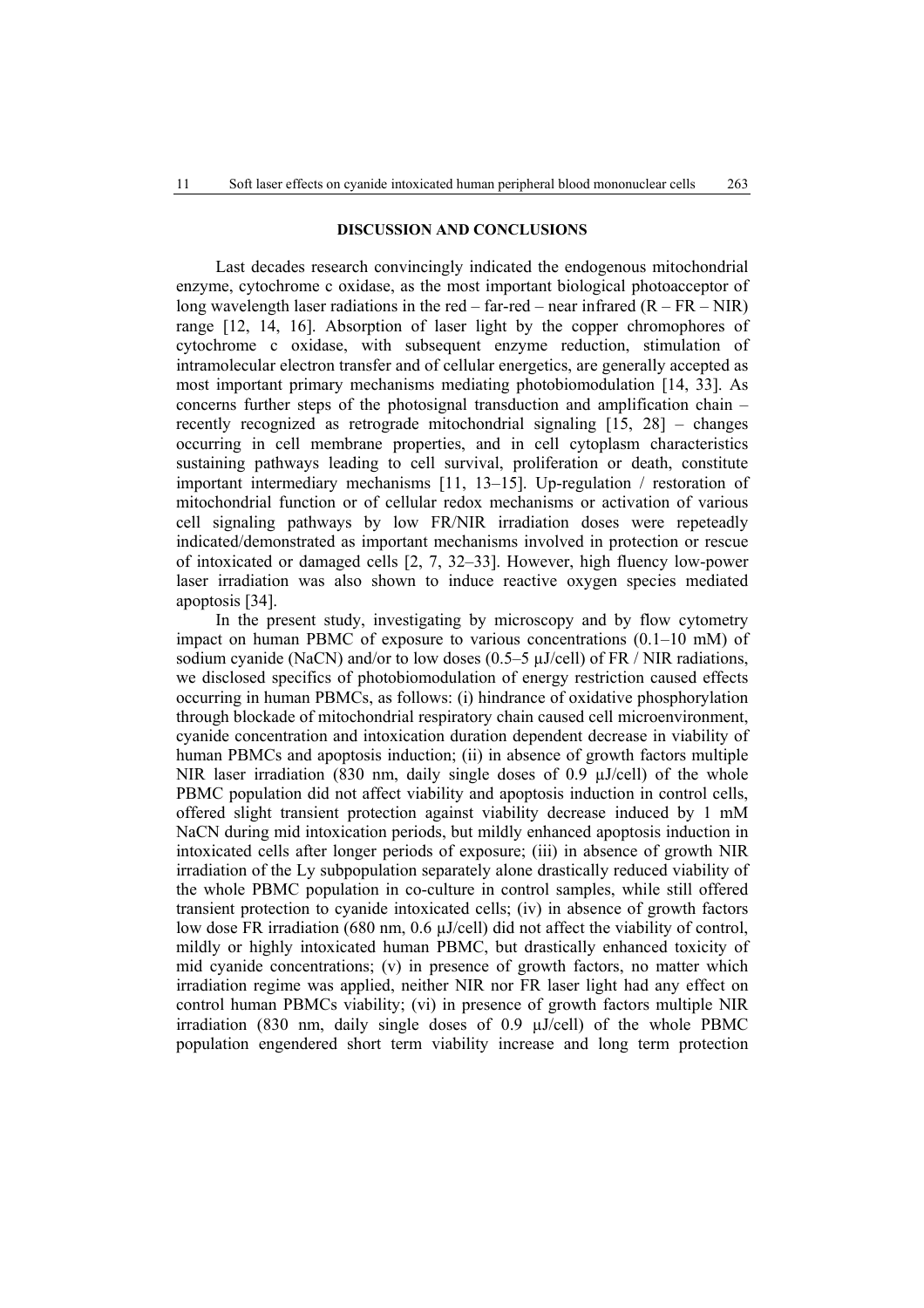against 1 mM NaCN induced viability decrease, while only offered mild transient protection when the Ly subpopulation was irradiated alone; (vii) in presence of growth factors multiple FR irradiation (680 nm, daily single doses of 0.9 µJ/cell) of the Ly subpopulation alone enhanced the 1 mM NaCN induced viability decrease of human PBMC, while offered transient protection against cyanide toxicity at much lower cyanide concentrations (0.1 mM).

In sum, significant, cell microenvironment, toxicant concentration, intoxication duration, laser wavelength, irradiation dose and irradiation regime dependent changes were observed in viability and apoptosis rate of human PBMCs. Further investigations into this issue are ongoing in our laboratories.

*Acknowledgments*: Partial financial support of National Authority for Scientific Research of Romania in the frame of National Program 2 (project 42-139) is gratefully acknowledged. The authors express their appreciation for priceless technical assistance in early phases of this research of Gyöngyvér Katona and Teofila Seremet. The semiconductor therapeutic lasers were kind gifts of LASEUROPA CO., Budapest, Hungary.

#### **REFERENCES**

- 1. AIHARA, N., M. YAMAGUCHI, K. KASAI, Low-energy irradiation stimulates formation of osteoblast-like cells via RANK expression in vitro, *Laser Med. Sci.*, 2006, **21**, 24–33.
- 2. CASTRO-E-SILVA, T., O. CASTRO-E-SILVA, C. KURACHI, J. FERREIRA, S. ZUCOLOTO, V.S. BAGNATO, The use of light-emitting diodes to stimulate mitochondrial function and liver regeneration of partially hepatectomized rats, *Braz. J. Med. Biol. Res*., 2007, **40**, 1065–9.
- 3. CHENG, L., T.C. LIU, J.-Q. CHI, Y. LI, H. JIN, Photobiomodulation on the proliferation and collagen synthesis of normal human skin fibroblast cells, *Proc. SPIE*, 2006, **6026,** 63–72.
- 4. DOAGA, I.O., E. RADU, GY. KATONA*,* J. HORVÁTH, E. TANOS, L. KATONA, E. KATONA, Low level long wavelength laser irradiation effects on human T leukemic lymphoblasts mitochondrial membrane potential, *Romanian Biotechnological Letters* 2009, **14**, 4694–4703.
- 5. DOAGA, I.O., E. RADU, GY. KATONA*,* T. SEREMET, M. DUMITRESCU, S. RADESI, M. PISLEA, J. HORVÁTH, E. TANOS, L. KATONA, E. KATONA, Low level long wavelength laser irradiation effects on human t leukemic lymphoblasts mitochondrial membrane potential, *Rom. J. Biophys.*, 2008, **18**(1), 1–17.
- 6. DJAVID, G.E., R. MEHRDAD, M. GHASEMI, H. HASAN-ZADEH, A. SOTOODEH-MANESH, G. POURYAGHOUB, In chronic low back pain, low level laser therapy combined with exercise is more beneficial than exercise alone in long term: a randomized trial, *Aust. J. Physiother.*, 2007, **53**, 155–160.
- 7. EELLS J.T., M.M. HENRY, P. SUMMERFELT, M.T.T. WONG-RILEY, E.V. BUCHMANN, M. KANE, N.T. WHELAN, H.T. WHELAN, Therapeutic photobiomodulation for methanolinduced retinal toxicity , *Proc. Natl. Acad. Sci. USA*, 2003, **100**, 3439–3444.
- 8. ENWEMEKA, C.S., J.C. PARKER, D.S. DOWDY, E.E. HARKNESS, L.E. SANFORD, L.D. WOODRUFF, The efficacy of low power lasers in tissue repair and pain control: a metaanalysis study, *Photomed. Laser Surg*., 2004, **22**, 323–329.
- 9. GAO, X, D. XING, Molecular mechanisms of cell proliferation induced by low power laser irradiation, *J. Biomed. Sci*., 2009, **16**, 4–14.
- 10. HAWKINS, D., H. ABRAHAMSE, Phototherapy a treatment modality for wound healing and pain relief, *Afr. J. Biomed. Res.*, 2007, **10**, 99–109.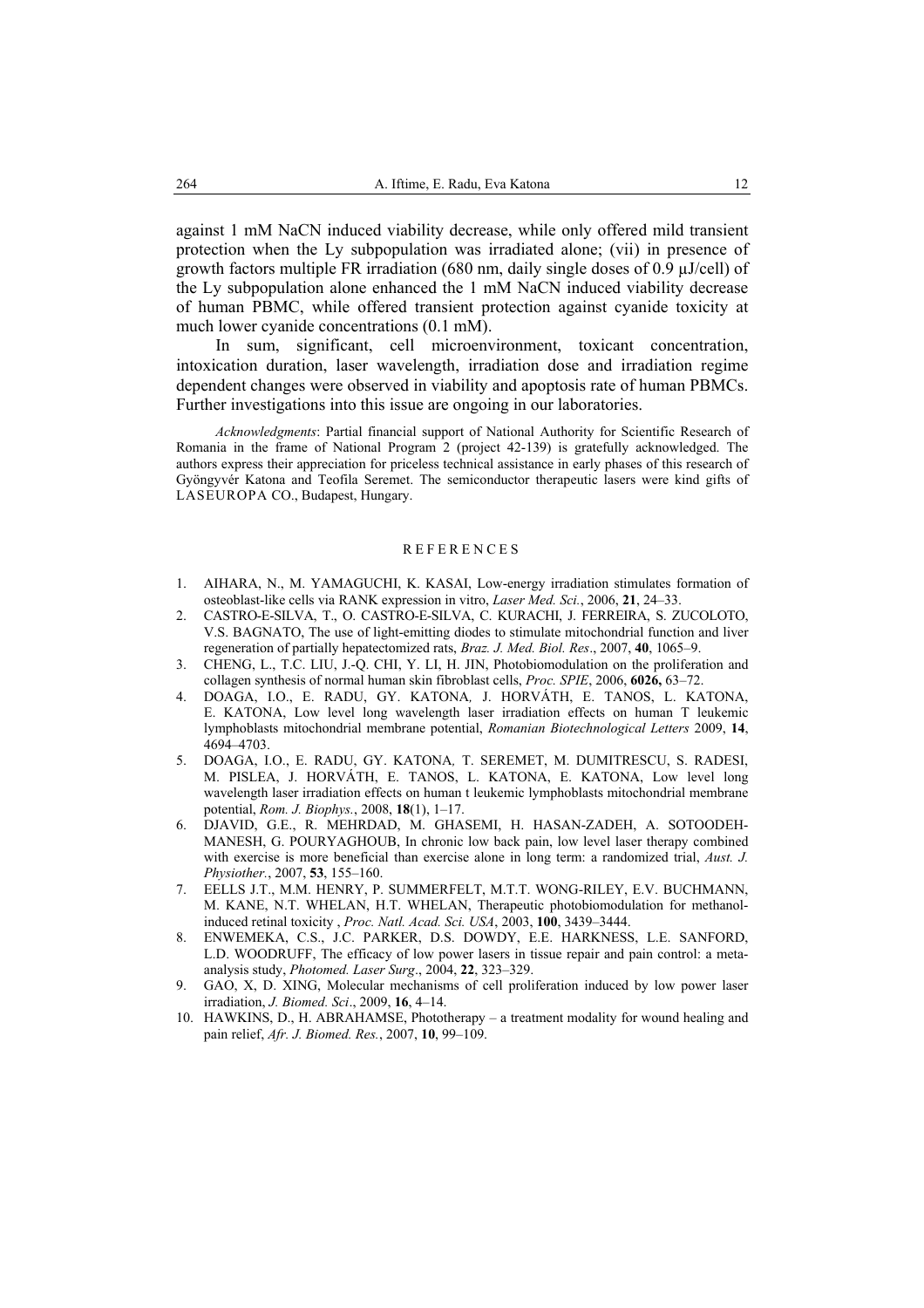- 11. KARU, T.I., L.V. PYATIBRAT, G.S. KALENDO, Photobiological modulation of cell attachment via cytochrome c oxidase, *Photochem. Photobiol. Sci.,* 2004, **3**, 211–216.
- 12. KARU T.I., L.V. PYATIBRAT, S.F. KOLYAKOV, N.I. AFANASYEVA, Absorption measurements of a cell monolayer relevant to phototherapy: Reduction of cytochrome c oxidase under near IR radiation, *J. Photochem. Photobiol. B: Biology*, 2005, **8507**, 23–32.
- 13. KARU, T., Attachment of cells can be increased by monochromatic light in the red-to-near-IR region: a novel mitochondrial signaling pathway, in: *Photodynamic Therapy at the Cellular Level*, A.B. Uzdensky (Ed.), Research Signpost, Kerala, India, 2007, pp. 1–39.
- 14. KARU, T.I., *Ten Lectures on Basic Science of Laser Phototherapy*, Prima Books AB, Grangesberg, Sweden, 2007.
- 15. KARU, T.I., Mitochondrial signaling in mammalian cells activated by red and near-IR radiation, *Photochem. Photobiol.*, 2008, **84**, 1091–1099.
- 16. KARU, T.I., L.V. PYATIBRAT, S.F. KOLYAKOV, N.I. AFANASYEVA, Absorption measurements of cell monolayers relevant to laser phototherapy: reduction or oxidation of cytochrome c oxidase under laser radiation at 632.8 nm, *Photomed. Laser Surg.*, 2008, **26**(6), 593–599.
- 17. KATONA, E., GY. KATONA, A. CĂPLĂNUŞI, I.O. DOAGĂ, D. IONESCU, R. MATEI, J. HORVÁTH, E. TRUŢIA, E. TANOS, L. KATONA, Low power red laser irradiation effects, as seen in metabolically intact and impaired human blood cells, *Romanian J. Biophys*., 2003, **13**(1–4), 1–16.
- 18. KATONA, E., GY. KATONA, I.O. DOAGĂ, T. ŞEREMET, M. DUMITRESCU, S. RADESI, R. MATEI, J. HORVÁTH, E. TANOS, L. KATONA, Membrane effects of low level infrared laser irradiation, as seen in metabolically intact and impaired human blood cells, *Romanian J. Biophys*., 2004, **14**(1–4), 99–108.
- 19. KATONA, E., GY. KATONA, I.O. DOAGĂ, D. IONESCU, R. MATEI, J. HORVÁTH, E. TANOS, L. KATONA, Multiple low level laser irradiation effects on human peripheral blood lymphocytes and platelets, revealed by fluorimetric techniques, *Romanian J. Biophys*., 2006, **16**(4), 221–228.
- 20. LAMPL, Y., J.A. ZIVIN, M. FISHER, R. LEW, L. WELIN, B DAHLOF, P. BORENSTEIN, B. ANDERSSON, J. PEREZ, C. CAPARO, S. ILIC, U. ORON, Infrared laser therapy for ischemic stroke: a new treatment strategy. Results of the neurothera effectiveness and safety trial-1 (NEST-1), *Stroke*, 2007, **38**, 1843–9.
- 21. LAPCHAK, P.A., K.F. SALGADO, C.H. CHAO, J.A. ZIVIN, Transcranial near-infrared light therapy improves motor function following embolic strokes in rabbits: an extended therapeutic window study using continuous and pulse frequency delivery modes, *Neurosci.*, 2007, **140**, 339–49.
- 22. LIANG, H.L., H.T. WHELAN, J.T. EELLS, H. MENG, E. BUCHMANN, A. LERCH-GAGGL, M. WONG-RILEY, Photobiomodulation partially rescues visual cortical neurons from cyanideinduced apoptosis. *Neuroscience*, 2006, **139**, 639–649.
- 23. LIN, F.**,** S.F. JOSEPHS**,** D.T. ALEXANDRESCU**,** F. RAMOS**,** V. BOGIN**,** V. GAMMILL**,**  C.A. DASANU, R. NECOCHEA-CAMPION**,** A.N. PATEL**,** E. CARRIER, D.R. KOOS, Lasers, stem cells, and COPD, *Journal of Translational Medicine*, 2010, **8**, 16–25.
- 24. LINO, M.D.M.C., F.B. CARVALHO, L.R. OLIVEIRA, E.B. MAGALHÃES, A.L.B. PINHEIRO, L.M.P. RAMALHO, Laser phototherapy as a treatment for radiotherapy-induced oral mucositis, *Braz. Dent. J.,* 2011, **22**(2), 162–165.
- 25. ORON, A., U. ORON, J. CHEN, A. EILAM, C. ZHANG, M. SADEH, Y. LAMPL, J. STREETER, L. DETABOADA, M. CHOPP, Low-level laser therapy applied transcranially to rats after induction of stroke significantly reduces long-term neurological deficits, *Stroke*, 2006, **37**, 2620–2624.
- 26. PISLEA, M., T. SEREMET, GY. KATONA, M. MOCANU, I.O. DOAGĂ, E. RADU, J. HORVÁTH, E. TANOS, E. KATONA, Low level long wavelength laser irradiation effects on cell cycle progression and apoptosis of energy restricted Jurkat T-cells, *Romanian J. Biophys*., 2009, **19**(1), 1–18.